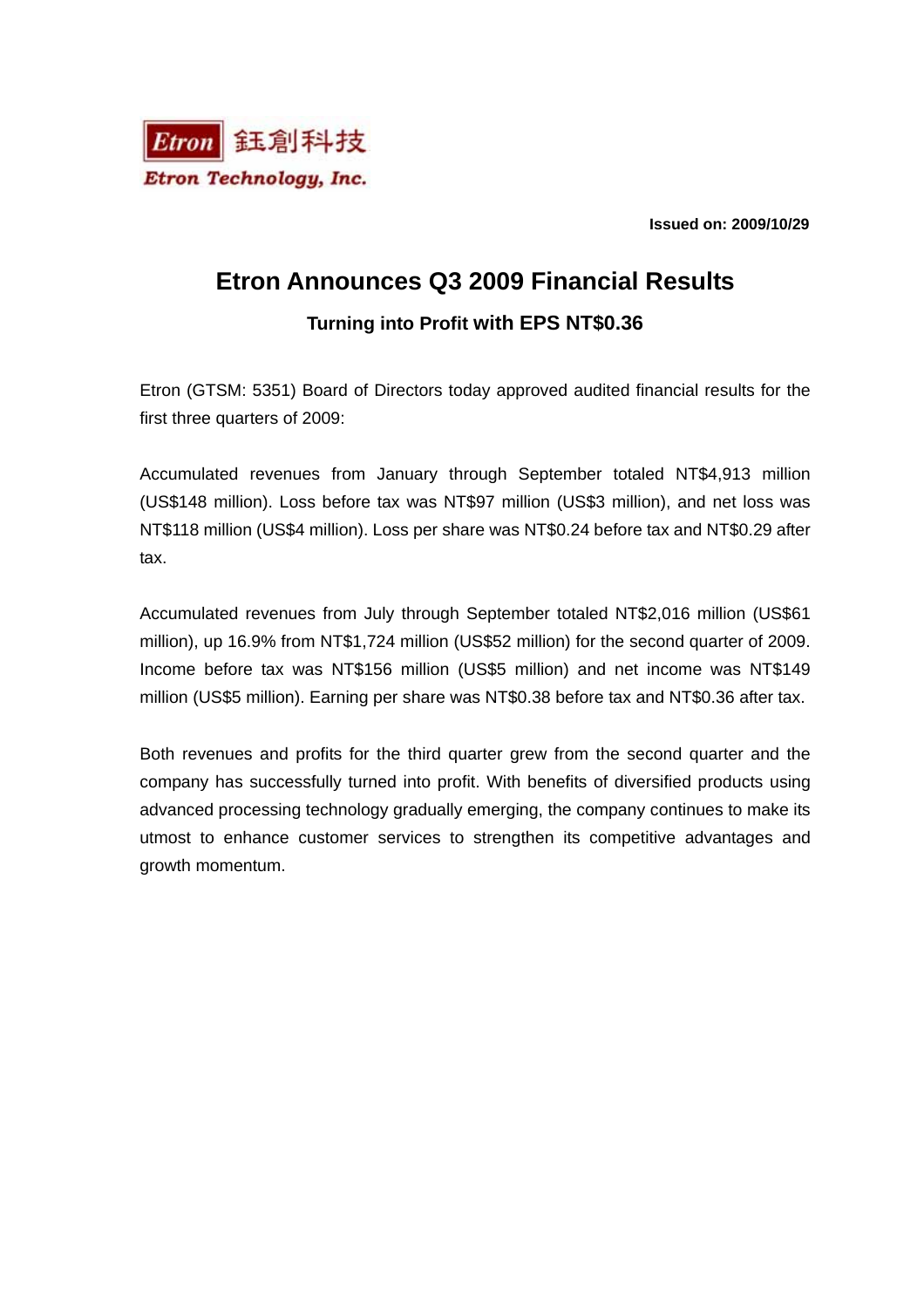|                              | Q3 2009   | Q3 2008*   | YoY    | Q2 2009    | QoQ    |
|------------------------------|-----------|------------|--------|------------|--------|
| <b>Net Sales</b>             | 2,015,512 | 1,997,393  | 0.9%   | 1,724,043  | 16.9%  |
| <b>Gross Profit</b>          | 418,862   | 117,411    | 256.7% | 198,158    | 111.4% |
| <b>Operating Income</b>      | 157,238   | (132, 955) |        | (22, 358)  |        |
| <b>Income Before Tax</b>     | 155,506   | (82, 184)  |        | (97, 897)  |        |
| <b>Income After Tax</b>      | 149,388   | (77, 326)  |        | (123, 276) |        |
| <b>EPS Before Tax (NT\$)</b> | 0.38      | (0.19)     |        | (0.24)     |        |
| <b>EPS After Tax (NT\$)</b>  | 0.36      | (0.18)     |        | (0.30)     |        |

#### **Summary for Q3 2009 Income Statement (Unit: NT\$ thousand)**

#### **Summary for Q1~Q3 2009 Income Statement (Unit: NT\$ thousand)**

|                          | Q1-Q3 2009 | Q1-Q3 2008* | YoY     |
|--------------------------|------------|-------------|---------|
| <b>Net Sales</b>         | 4,912,954  | 6,318,217   | (22.2%) |
| <b>Gross Profit</b>      | 683,145    | 181,162     | 277.1%  |
| <b>Operating Income</b>  | (29, 941)  | (527, 175)  | --      |
| <b>Income Before Tax</b> | (96, 990)  | (543, 372)  | --      |
| <b>Income After Tax</b>  | (117,908)  | (462, 030)  |         |
| EPS Before Tax (NT\$)    | (0.24)     | (1.26)      |         |
| EPS After Tax (NT\$)     | (0.29)     | (1.07)      |         |

\*The company has adopted the amended Statement of Financial Accounting Standards (SFAS) No. 10 (Valuation and Presentation of Inventory) early in Q4 2008 and adjusted the financial statements of 3Q 2008 in accordance with the SFAS No. 23 (Interim Financial Reporting and Disclosures).

**Corporate Spokesperson: Mr. Joshua Hsu** 

**Corporate Deputy Spokesperson: Ms. Wen-Yu (Chris) Lang**